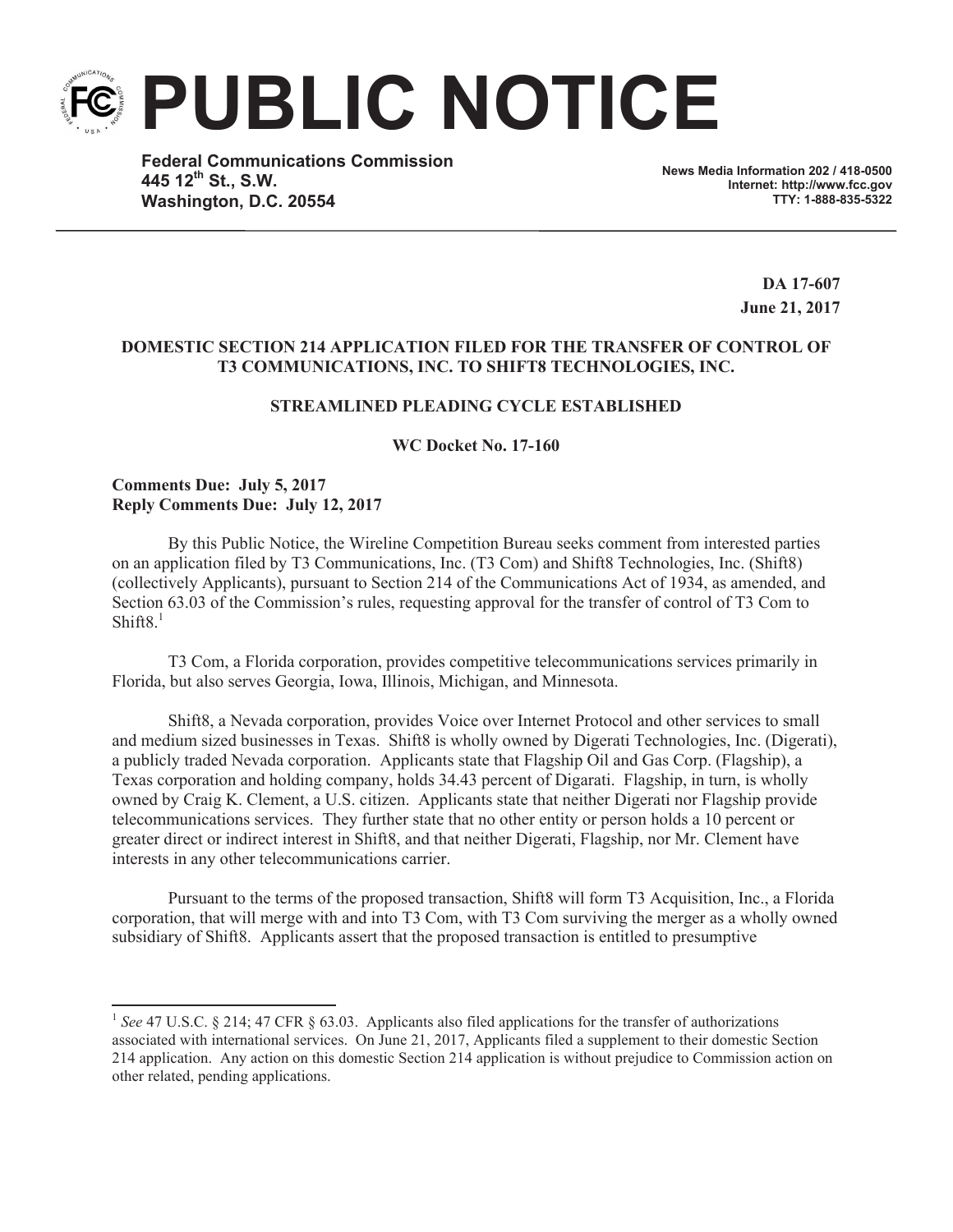streamlined treatment under Section 63.03(b)(2)(i) of the Commission's rules and that a grant of the application will serve the public interest, convenience, and necessity.<sup>2</sup>

Domestic Section 214 Application Filed for the Transfer of Control of T3 Communications, Inc. to Shift8 Technologies, Inc., WC Docket No. 17-160 (filed June 7, 2017).

## **GENERAL INFORMATION**

The transfer of control identified herein has been found, upon initial review, to be acceptable for filing as a streamlined application. The Commission reserves the right to return any transfer application if, upon further examination, it is determined to be defective and not in conformance with the Commission's rules and policies. Pursuant to Section 63.03(a) of the Commission's rules, 47 CFR § 63.03(a), interested parties may file comments **on or before July 5, 2017**, and reply comments **on or before July 12, 2017**. Pursuant to Section 63.52 of the Commission's rules, 47 CFR  $\S$  63.52, commenters must serve a copy of comments on the Applicants no later than the above comment filing date. Unless otherwise notified by the Commission, the Applicants may transfer control on the 31st day after the date of this notice.

Pursuant to Section 63.03 of the Commission's rules, 47 CFR § 63.03, parties to this proceeding should file any documents using the Commission's Electronic Comment Filing System (ECFS): http://apps.fcc.gov/ecfs/.

## **In addition, e-mail one copy of each pleading to each of the following:**

- 1) Myrva Freeman, Competition Policy Division, Wireline Competition Bureau, myrva.freeman@fcc.gov;
- 2) Gregory Kwan, Competition Policy Division, Wireline Competition Bureau, gregory.kwan@fcc.gov;
- 3) Jim Bird, Office of General Counsel, jim.bird@fcc.gov;
- 4) David Krech, International Bureau, david.krech@fcc.gov; and
- 5) Sumita Mukhoty, International Bureau, sumita.mukhoty@fcc.gov.

People with Disabilities: To request materials in accessible formats for people with disabilities (braille, large print, electronic files, audio format), send an e-mail to fcc504@fcc.gov or call the Consumer & Governmental Affairs Bureau at (202) 418-0530 (voice), 1-888-835-5322 (tty).

The proceeding in this Notice shall be treated as a "permit-but-disclose" proceeding in accordance with the Commission's *ex parte* rules. Persons making ex parte presentations must file a copy of any written presentation or a memorandum summarizing any oral presentation within two business days after the presentation (unless a different deadline applicable to the Sunshine period applies). Persons making oral ex parte presentations are reminded that memoranda summarizing the presentation must (1)

 $2^{2}$  47 CFR § 63.03(b)(2)(i).